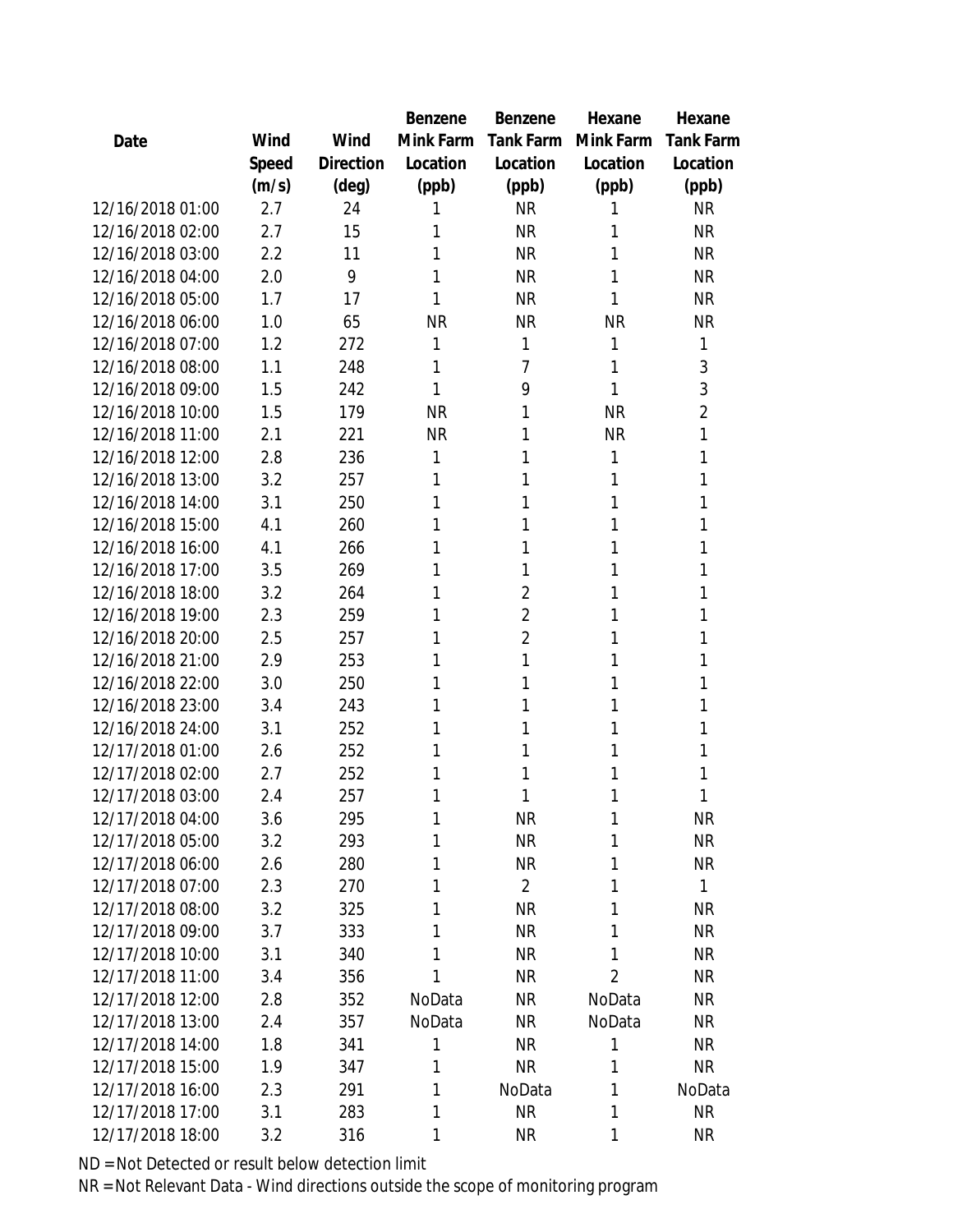|                  |       |                | Benzene   | Benzene   | Hexane         | Hexane           |
|------------------|-------|----------------|-----------|-----------|----------------|------------------|
| Date             | Wind  | Wind           | Mink Farm | Tank Farm | Mink Farm      | <b>Tank Farm</b> |
|                  | Speed | Direction      | Location  | Location  | Location       | Location         |
|                  | (m/s) | $(\text{deg})$ | (ppb)     | (ppb)     | (ppb)          | (ppb)            |
| 12/17/2018 19:00 | 2.8   | 337            | 1         | <b>NR</b> | 1              | <b>NR</b>        |
| 12/17/2018 20:00 | 2.3   | 336            | 1         | <b>NR</b> | 1              | <b>NR</b>        |
| 12/17/2018 21:00 | 1.6   | 301            | 1         | <b>NR</b> | 1              | <b>NR</b>        |
| 12/17/2018 22:00 | 1.2   | 319            | 1         | <b>NR</b> | $\mathbf{1}$   | <b>NR</b>        |
| 12/17/2018 23:00 | 1.5   | 352            | 1         | <b>NR</b> | $\mathbf{1}$   | <b>NR</b>        |
| 12/17/2018 24:00 | 1.7   | 21             | 1         | <b>NR</b> | $\overline{2}$ | <b>NR</b>        |
| 12/18/2018 01:00 | 1.4   | 49             | <b>NR</b> | <b>NR</b> | <b>NR</b>      | <b>NR</b>        |
| 12/18/2018 02:00 | 1.3   | 31             | 1         | <b>NR</b> | $\overline{2}$ | <b>NR</b>        |
| 12/18/2018 03:00 | 1.7   | 35             | 1         | <b>NR</b> | 1              | <b>NR</b>        |
| 12/18/2018 04:00 | 1.2   | 61             | <b>NR</b> | <b>NR</b> | <b>NR</b>      | <b>NR</b>        |
| 12/18/2018 05:00 | 0.3   | 131            | <b>NR</b> | <b>NR</b> | <b>NR</b>      | <b>NR</b>        |
| 12/18/2018 06:00 | 1.6   | 166            | <b>NR</b> | <b>NR</b> | <b>NR</b>      | <b>NR</b>        |
| 12/18/2018 07:00 | 2.3   | 161            | <b>NR</b> | <b>NR</b> | <b>NR</b>      | <b>NR</b>        |
| 12/18/2018 08:00 | 2.6   | 163            | <b>NR</b> | <b>NR</b> | <b>NR</b>      | <b>NR</b>        |
| 12/18/2018 09:00 | 2.7   | 170            | <b>NR</b> | 1         | <b>NR</b>      | 1                |
| 12/18/2018 10:00 | 3.2   | 167            | <b>NR</b> | <b>NR</b> | <b>NR</b>      | <b>NR</b>        |
| 12/18/2018 11:00 | 3.8   | 181            | <b>NR</b> | 1         | <b>NR</b>      | 1                |
| 12/18/2018 12:00 | 4.1   | 182            | <b>NR</b> | 1         | <b>NR</b>      | 1                |
| 12/18/2018 13:00 | 4.5   | 169            | <b>NR</b> | <b>NR</b> | <b>NR</b>      | <b>NR</b>        |
| 12/18/2018 14:00 | 3.9   | 178            | <b>NR</b> | 1         | <b>NR</b>      | 1                |
| 12/18/2018 15:00 | 2.8   | 193            | <b>NR</b> | 1         | <b>NR</b>      | 1                |
| 12/18/2018 16:00 | 1.8   | 188            | <b>NR</b> | 1         | <b>NR</b>      | 1                |
| 12/18/2018 17:00 | 3.3   | 181            | <b>NR</b> | 1         | <b>NR</b>      | 1                |
| 12/18/2018 18:00 | 3.2   | 175            | <b>NR</b> | 1         | <b>NR</b>      | 1                |
| 12/18/2018 19:00 | 3.6   | 167            | <b>NR</b> | <b>NR</b> | <b>NR</b>      | <b>NR</b>        |
| 12/18/2018 20:00 | 4.5   | 171            | <b>NR</b> | 1         | <b>NR</b>      | 1                |
| 12/18/2018 21:00 | 4.2   | 182            | <b>NR</b> | 1         | <b>NR</b>      | 1                |
| 12/18/2018 22:00 | 4.3   | 177            | <b>NR</b> | 1         | <b>NR</b>      | 1                |
| 12/18/2018 23:00 | 3.2   | 187            | <b>NR</b> | 1         | <b>NR</b>      | 1                |
| 12/18/2018 24:00 | 3.4   | 173            | <b>NR</b> | 1         | <b>NR</b>      | 1                |
| 12/19/2018 01:00 | 3.6   | 186            | NR        | 1         | <b>NR</b>      | 1                |
| 12/19/2018 02:00 | 4.1   | 192            | <b>NR</b> | 1         | <b>NR</b>      | 1                |
| 12/19/2018 03:00 | 3.6   | 191            | <b>NR</b> | 1         | <b>NR</b>      | 1                |
| 12/19/2018 04:00 | 3.6   | 186            | <b>NR</b> | 1         | <b>NR</b>      | 1                |
| 12/19/2018 05:00 | 4.2   | 182            | <b>NR</b> | 1         | <b>NR</b>      | 1                |
| 12/19/2018 06:00 | 4.7   | 183            | NR        | 1         | <b>NR</b>      | 1                |
| 12/19/2018 07:00 | 4.3   | 179            | <b>NR</b> | 1         | <b>NR</b>      | 1                |
| 12/19/2018 08:00 | 4.3   | 178            | <b>NR</b> | 1         | <b>NR</b>      | 1                |
| 12/19/2018 09:00 | 4.9   | 173            | <b>NR</b> | 1         | <b>NR</b>      | 1                |
| 12/19/2018 10:00 | 4.5   | 179            | NR        | 1         | <b>NR</b>      | 1                |
| 12/19/2018 11:00 | 4.7   | 183            | NR        | 1         | <b>NR</b>      | 1                |
| 12/19/2018 12:00 | 4.2   | 188            | <b>NR</b> | 1         | <b>NR</b>      | 1                |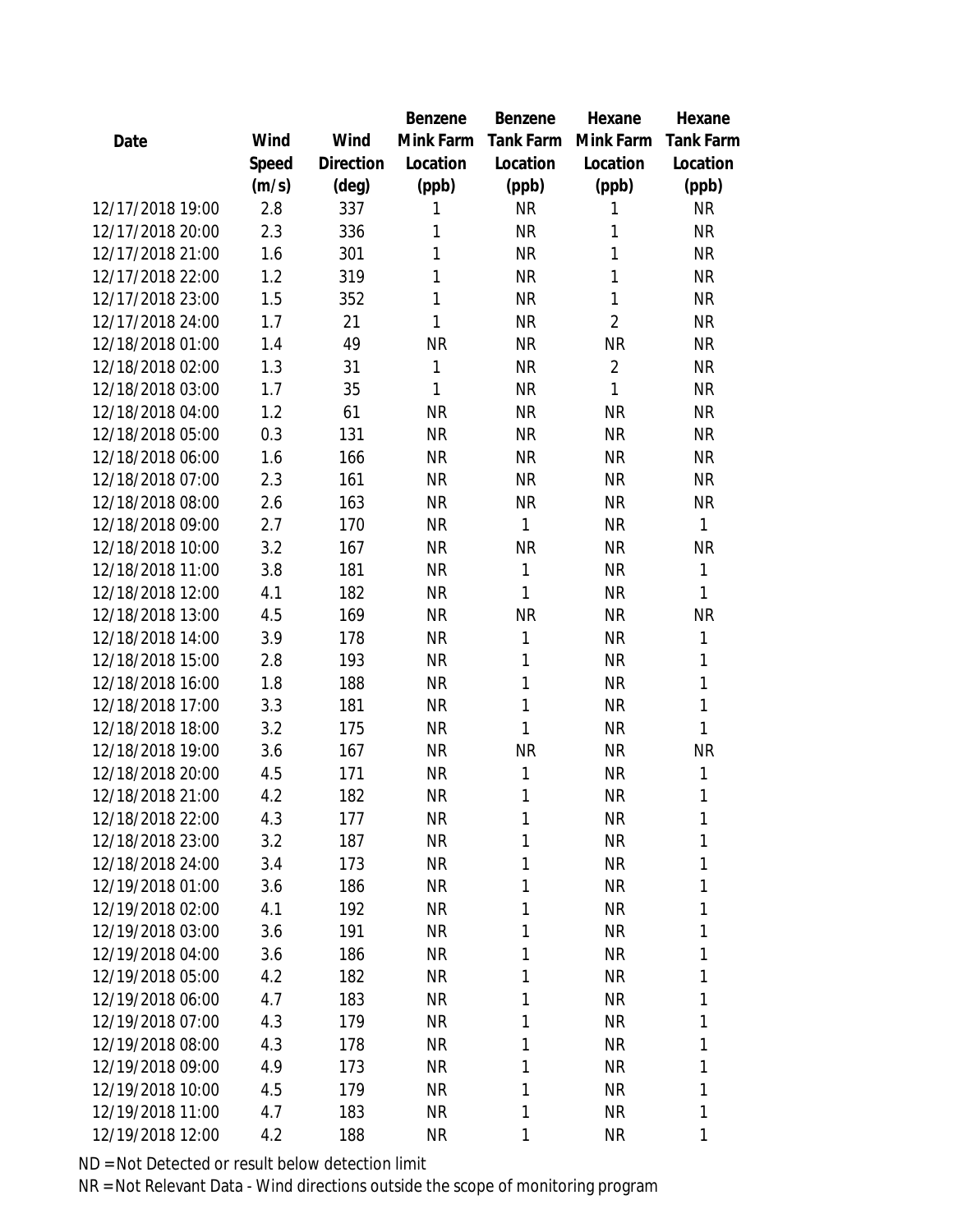|                  |       |                | <b>Benzene</b> | Benzene          | Hexane       | Hexane           |
|------------------|-------|----------------|----------------|------------------|--------------|------------------|
| Date             | Wind  | Wind           | Mink Farm      | <b>Tank Farm</b> | Mink Farm    | <b>Tank Farm</b> |
|                  | Speed | Direction      | Location       | Location         | Location     | Location         |
|                  | (m/s) | $(\text{deg})$ | (ppb)          | (ppb)            | (ppb)        | (ppb)            |
| 12/19/2018 13:00 | 4.5   | 190            | <b>NR</b>      | 1                | <b>NR</b>    | 1                |
| 12/19/2018 14:00 | 4.8   | 185            | <b>NR</b>      | 1                | <b>NR</b>    | 1                |
| 12/19/2018 15:00 | 4.9   | 184            | <b>NR</b>      | 1                | <b>NR</b>    | 1                |
| 12/19/2018 16:00 | 5.0   | 179            | <b>NR</b>      | 1                | <b>NR</b>    | 1                |
| 12/19/2018 17:00 | 4.3   | 184            | <b>NR</b>      | 1                | <b>NR</b>    | 1                |
| 12/19/2018 18:00 | 4.6   | 180            | <b>NR</b>      | 1                | <b>NR</b>    | 1                |
| 12/19/2018 19:00 | 5.8   | 173            | <b>NR</b>      | 1                | <b>NR</b>    | 1                |
| 12/19/2018 20:00 | 6.1   | 175            | <b>NR</b>      | 1                | <b>NR</b>    | 1                |
| 12/19/2018 21:00 | 4.3   | 181            | <b>NR</b>      | 1                | <b>NR</b>    | 1                |
| 12/19/2018 22:00 | 4.0   | 191            | <b>NR</b>      | 1                | <b>NR</b>    | 1                |
| 12/19/2018 23:00 | 3.9   | 177            | <b>NR</b>      | 1                | <b>NR</b>    | 1                |
| 12/19/2018 24:00 | 3.7   | 179            | <b>NR</b>      | 1                | <b>NR</b>    | 1                |
| 12/20/2018 01:00 | 3.7   | 180            | <b>NR</b>      | 1                | <b>NR</b>    | 1                |
| 12/20/2018 02:00 | 3.7   | 168            | <b>NR</b>      | <b>NR</b>        | <b>NR</b>    | <b>NR</b>        |
| 12/20/2018 03:00 | 3.8   | 169            | <b>NR</b>      | <b>NR</b>        | <b>NR</b>    | <b>NR</b>        |
| 12/20/2018 04:00 | 3.8   | 172            | <b>NR</b>      | 1                | <b>NR</b>    | 1                |
| 12/20/2018 05:00 | 3.1   | 174            | <b>NR</b>      | 1                | <b>NR</b>    | 1                |
| 12/20/2018 06:00 | 3.5   | 161            | <b>NR</b>      | <b>NR</b>        | <b>NR</b>    | <b>NR</b>        |
| 12/20/2018 07:00 | 3.9   | 173            | <b>NR</b>      | 1                | <b>NR</b>    | 1                |
| 12/20/2018 08:00 | 2.6   | 164            | <b>NR</b>      | <b>NR</b>        | <b>NR</b>    | <b>NR</b>        |
| 12/20/2018 09:00 | 3.5   | 153            | <b>NR</b>      | <b>NR</b>        | <b>NR</b>    | <b>NR</b>        |
| 12/20/2018 10:00 | 3.1   | 176            | <b>NR</b>      | 1                | <b>NR</b>    | 1                |
| 12/20/2018 11:00 | 3.4   | 177            | <b>NR</b>      | 1                | <b>NR</b>    | 1                |
| 12/20/2018 12:00 | 2.7   | 197            | <b>NR</b>      | 1                | <b>NR</b>    | 1                |
| 12/20/2018 13:00 | 2.4   | 186            | <b>NR</b>      | 1                | <b>NR</b>    | 1                |
| 12/20/2018 14:00 | 2.5   | 187            | <b>NR</b>      | 1                | <b>NR</b>    | 1                |
| 12/20/2018 15:00 | 0.4   | 219            | <b>NR</b>      | 1                | <b>NR</b>    | 1                |
| 12/20/2018 16:00 | 1.1   | 271            | 1              | 1                | 1            | 1                |
| 12/20/2018 17:00 | 1.1   | 281            | 1              | <b>NR</b>        | 1            | <b>NR</b>        |
| 12/20/2018 18:00 | 1.4   | 360            | 1              | <b>NR</b>        | 1            | <b>NR</b>        |
| 12/20/2018 19:00 | 1.8   | 350            | 1              | <b>NR</b>        | 1            | <b>NR</b>        |
| 12/20/2018 20:00 | 3.0   | 352            | 1              | <b>NR</b>        | 1            | <b>NR</b>        |
| 12/20/2018 21:00 | 3.3   | 359            | 1              | <b>NR</b>        | 1            | <b>NR</b>        |
| 12/20/2018 22:00 | 4.0   | 8              | 1              | <b>NR</b>        | 1            | <b>NR</b>        |
| 12/20/2018 23:00 | 3.3   | 360            | 1              | <b>NR</b>        | 1            | <b>NR</b>        |
| 12/20/2018 24:00 | 3.5   | 358            | 1              | <b>NR</b>        | 1            | <b>NR</b>        |
| 12/21/2018 01:00 | 3.6   | 3              | 1              | <b>NR</b>        | 1            | <b>NR</b>        |
| 12/21/2018 02:00 | 3.2   | 358            | 1              | <b>NR</b>        | 1            | <b>NR</b>        |
| 12/21/2018 03:00 | 3.6   | $\overline{2}$ | 1              | <b>NR</b>        | 1            | <b>NR</b>        |
| 12/21/2018 04:00 | 4.4   | 12             | 1              | <b>NR</b>        | 1            | <b>NR</b>        |
| 12/21/2018 05:00 | 3.9   | 4              | 1              | <b>NR</b>        | $\mathbf{1}$ | <b>NR</b>        |
| 12/21/2018 06:00 | 4.1   | 351            | 1              | <b>NR</b>        | $\mathbf{1}$ | <b>NR</b>        |
|                  |       |                |                |                  |              |                  |